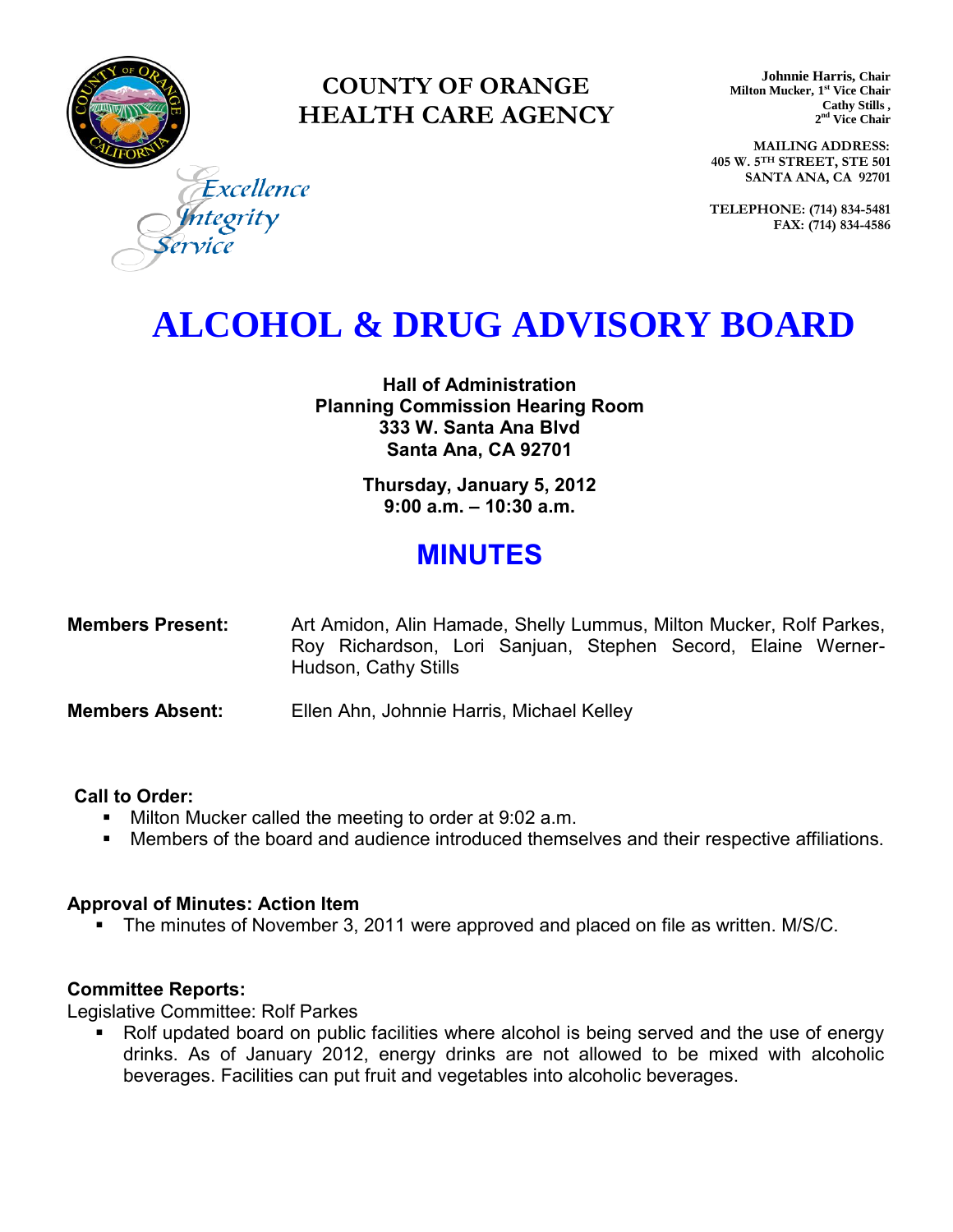Alcohol & Drug Advisory Board Minutes January 5, 2012 Page 2

### **Old Business:**

Vote for 2012 Officers

- All board members in attendance unanimously voted in favor of the nominated candidates. The 2012 leadership is as follows:
	- o Johnnie Harris, Chair
	- o Milton Mucker, 1<sup>st</sup> Vice Chair
	- $\circ$  Cathy Stills, 2<sup>nd</sup> Vice Chair

### **Behavioral Health Services Update: Brett O'Brien, Division Manager,** *Brett O'Brien***, Division Manager,**

# **Alcohol & Drug Abuse Services**

- Brett welcomed and congratulated the newly appointed board members to the board. He also recognized the board for their ongoing commitment and involvement in the Alcohol and Other Drugs (AOD) community.
- Additionally, Brett updated the board on the state budget. The Governor's budget is expected to be released on January 10, 2012. In regards to AOD at the state level, further reductions are not expected. Also, funding which has been realigned to counties for the current fiscal year is guaranteed through the end of the year. Funding for next fiscal year is largely dependent on a ballot initiative that the Governor is sponsoring for the November ballot. It is likely that the Department of Alcohol and Drug Programs and Department of Mental Health will be moved into the State Department of Health and Human Services.
- Furthermore, Dave Riley, Director of the Health Care Agency (HCA) will be retiring at the end of January. Once a new Director is announced, Brett will inform the board.
- In regards to Assembly Bill (AB) 109 Community Correctional Realignment, prisoners released from state prison are being supervised by local Probation.. HCA has an assessment staff at the probation office. Initially, HCA anticipated that Orange County would get an influx of approximately 400 individuals by December 31<sup>st</sup>. To date, Orange County has received approximately 600 individuals. Finally, much fewer than expected is admitting to the need for treatment and housing appears to be the primary need.

### Adept Report: **Amy Buch, Division Manager Amy Buch, Division Manager HCA, ADEPT**

- Amy reported that the Household Survey which asks questions such as age of initial drug or alcohol use, do you drink and drive, etc. will go before the Board of Supervisors the week of January 11, 2011. The goal of the survey is to get a county wide perspective on how the community feels in terms of alcohol and drug use in the county.
- Finally, Amy updated the board on the CURES program. This program is administered at the Bureau of Narcotic Enforcement. The program was founded by a father whose children were fatally injured by a driver who was under the influence of prescription medication.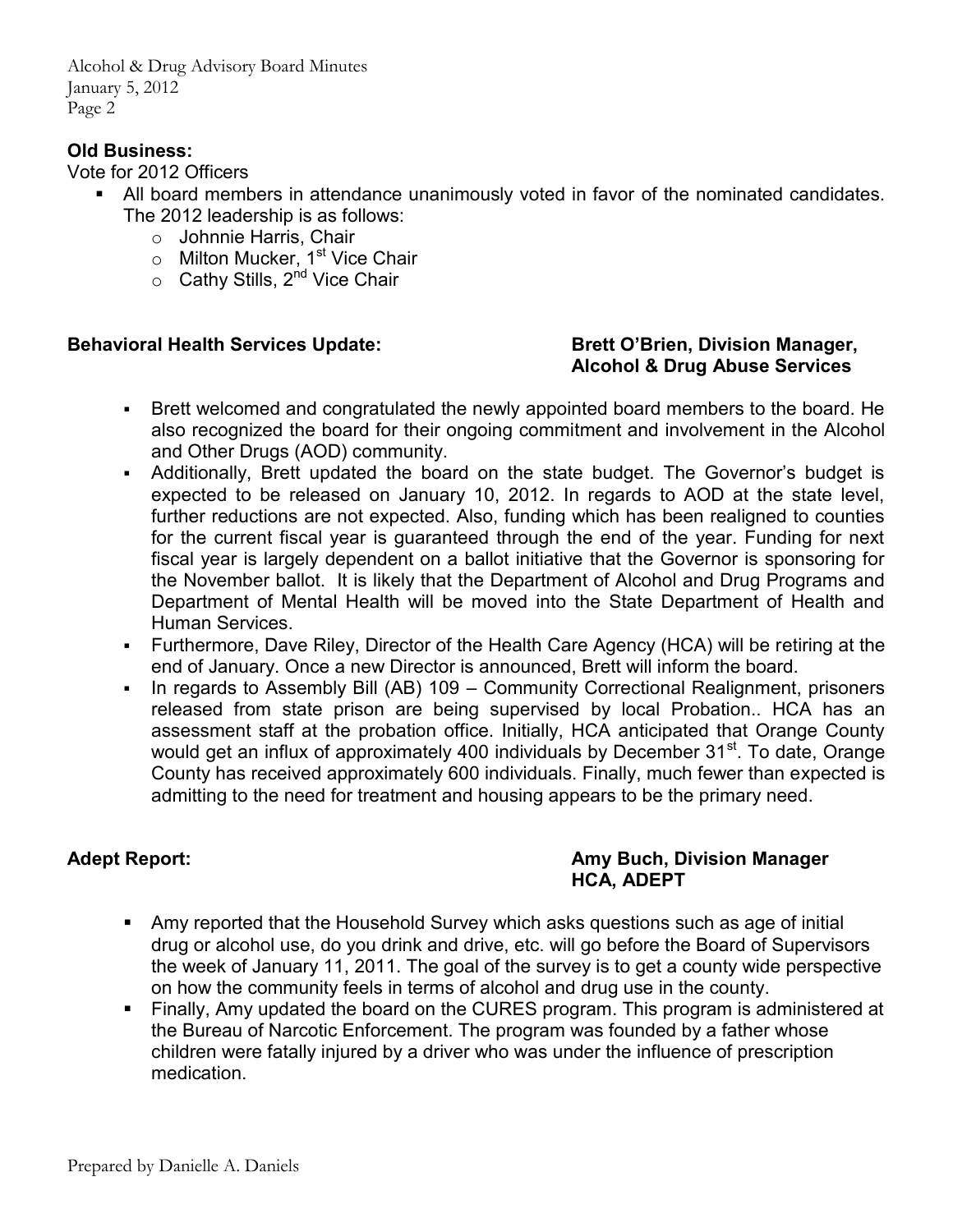Alcohol & Drug Advisory Board Minutes January 5, 2012 Page 3

### **Announcements:**

None

### **Public Comment:**

Norm Sprunk:

 Norm shared his concern regarding a recent news article out of Los Angeles County. A parolee shot and wounded a Probation Officer. He reports that fortunately the parolee has been captured. Norm encouraged the board to continue monitoring the impacts AB 109 will have on local governments particularly in Orange County.

### **New Business: 2012 Annual Planning**

Heroin Forum Planning Committee:

- The board has formed a planning committee to assist in coordinating the Heroin Forum in March. Shelly Lummus, Lori Sanjuan, Elaine Werner-Hudson, and Cathy Stills will serve on the planning committee.
- Elaine will research venues in South Orange County and also look to engaging some schools in this area.

2012 Presentation Recommendations:

- **January**: Annual Planning
- **February**: Orange County Probation Department AB 109 Update
- **March:** Finalize Heroin Forum meeting items
- **April**: Orange County Sheriff's Department Drug Pharaphanelia, Lance Christianson<br>**Mav**:
- **May**: Mental Health Board Joint Meeting
- **June:** Community Prevention (Chip Pope)
- **July**: Meth Task Force<br> **August**: Dark
- **August:**
- **September**: Recognize Recovery Month, Invite guest speakers to share their experiences (12 Step, Drug Court, Residential – work with provider members for guest speakers)
- **October**: Prevention in schools work with Amy Buch/ADEPT and OC Prevention **Coordinator**
- **November**: Behavioral Health Services Budget Update Tan S.
- **December**: Holiday Breakfast

### **Adjournment:**

Meeting adjourned at 10:36 am

Danielle A. Daniels, ADAB Liaison Reporting Secretary